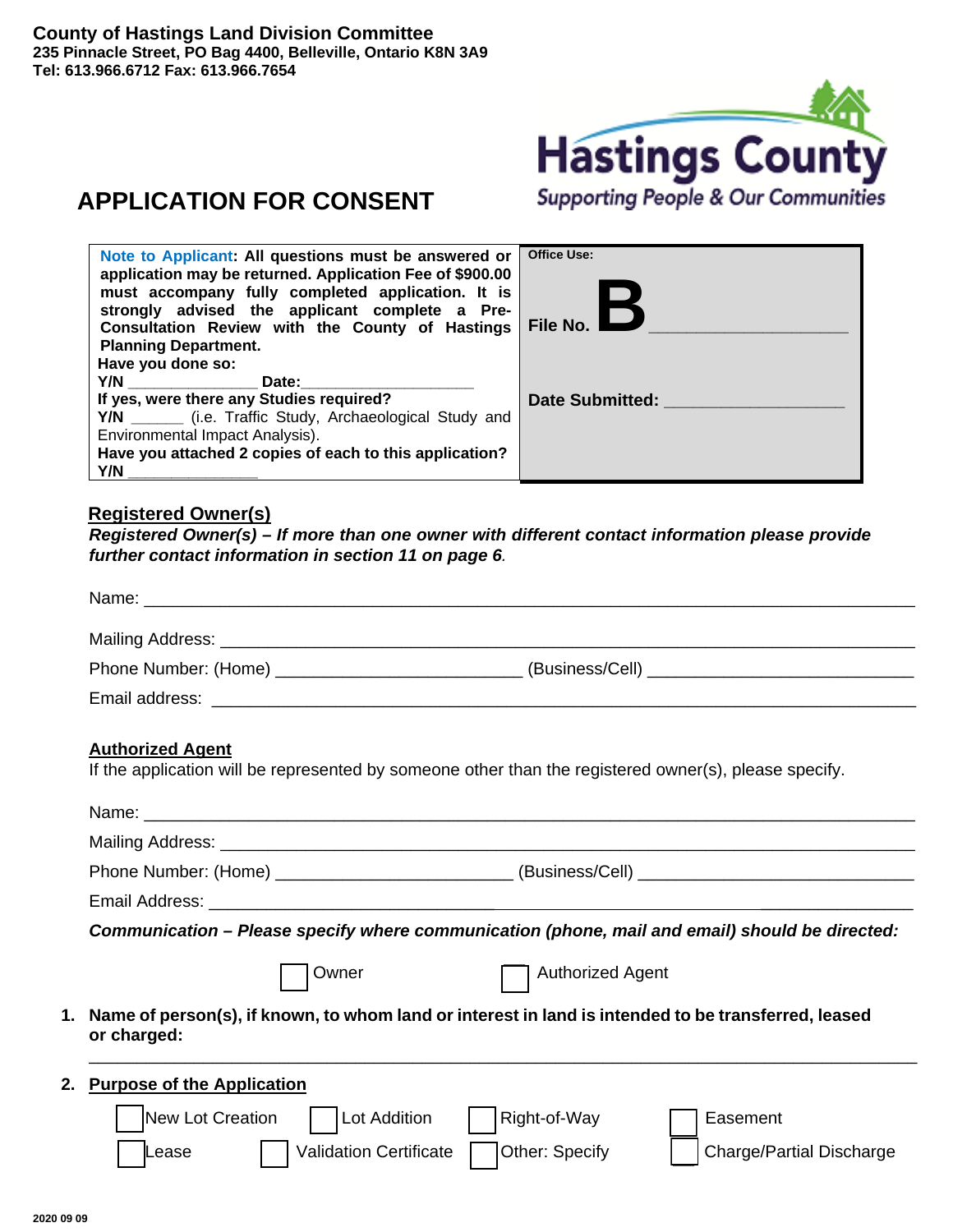**3. Description of Subject Lands** (include any abutting property registered under the same ownership)

# **4. Description of Proposal**

a)

|                                                                                                                 | <b>Severed Land</b>       | <b>Retained Land</b>                   | <b>Benefiting Land</b><br>(if applicable) |
|-----------------------------------------------------------------------------------------------------------------|---------------------------|----------------------------------------|-------------------------------------------|
| Frontage (m)                                                                                                    |                           |                                        |                                           |
| Depth (m)                                                                                                       |                           |                                        |                                           |
| Area ( $ac/ha/m2$ )                                                                                             |                           |                                        |                                           |
| <b>Existing Use</b>                                                                                             |                           |                                        |                                           |
| Proposed Use                                                                                                    |                           |                                        |                                           |
| No. of Existing<br><b>Buildings/Structures</b>                                                                  |                           |                                        |                                           |
| No. of Proposed<br><b>Buildings/Structures</b>                                                                  |                           |                                        |                                           |
| <b>Dimensions of Existing</b><br><b>Buildings/Structures</b>                                                    |                           |                                        |                                           |
| Dimensions of Proposed<br><b>Buildings/Structures</b>                                                           |                           |                                        |                                           |
| b) Type of Sewage Disposal:<br>Private/Individual                                                               | Public/Municipal          |                                        |                                           |
| c) Type of Water Supply:<br>Private/Individual                                                                  | Public/Municipal          |                                        | Other: ___________________                |
| d) Type of Stormwater Drainage Proposed:<br>Sewers                                                              | Road Side Ditches         | <b>Swales</b>                          | $\mathsf{Other:}\_$                       |
| e) Type of Access Proposed:<br>Provincial Highway<br>Private (Right-of-Way)                                     | Municipal Road (Seasonal) | Municipal Road (Maintained Year Round) | Water<br>Other: _________                 |
| If only water access is proposed, on a separate page describe the parking and docking facilities to be<br>$f$ ) |                           |                                        |                                           |

used and the approximate distance of these facilities from the subject lands to the nearest public access. Schedule Attached: 
<br>
T Yes 
No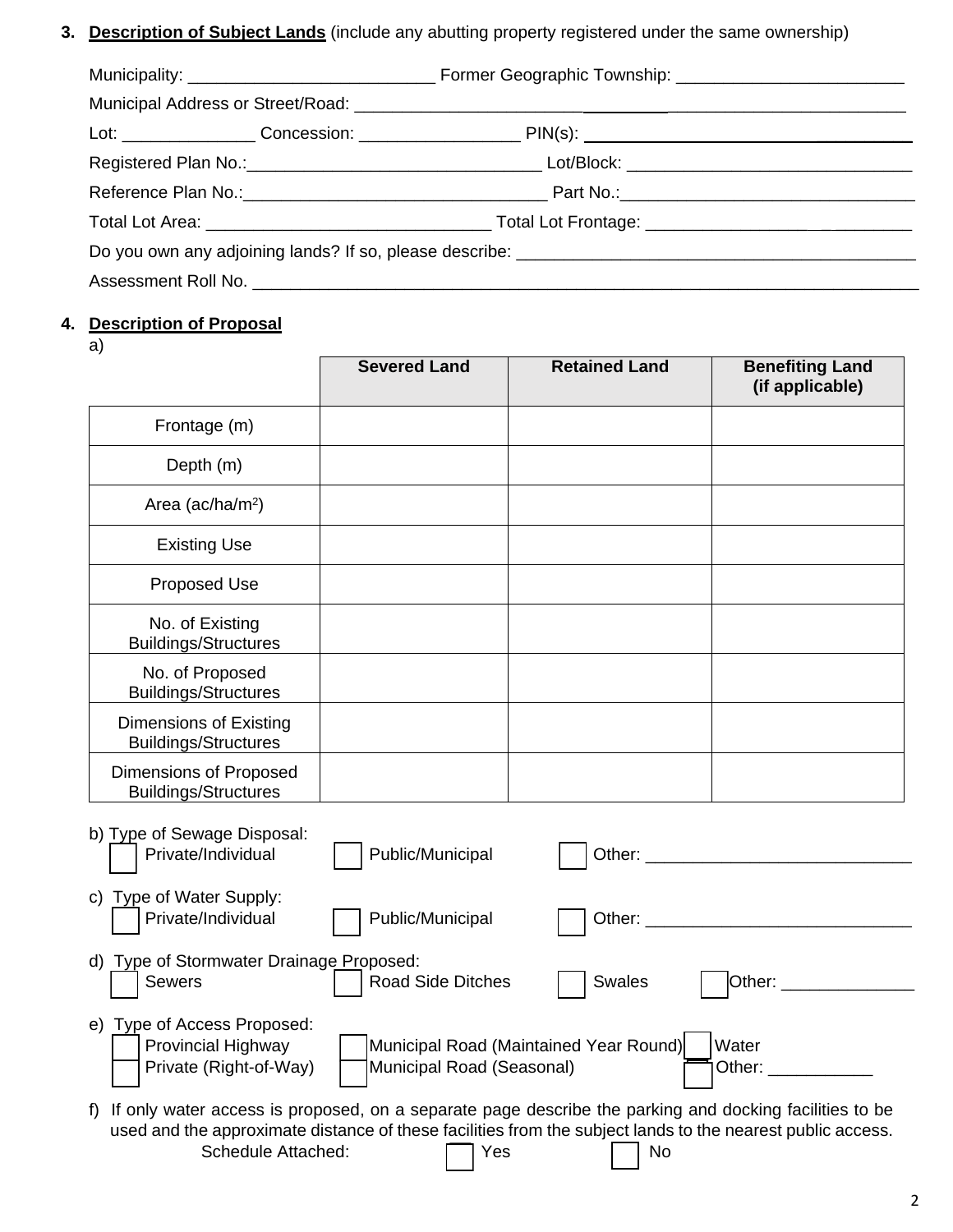g) If a lot addition, identify the lands to which the parcel will be added.

# **5. Land Uses/Features:**

a) Are any of the following uses or features on the subject lands and/or within 500 metres of the subject lands: *(Please indicate if it applies with a 'Yes' and an 'N/A' if it does not. Any features indicated with a 'Yes' please identify on your sketch).*

\_

|                                                                      | <b>On Subject</b><br>Lands | Within<br>500 Metres |
|----------------------------------------------------------------------|----------------------------|----------------------|
| An agricultural operation (any livestock facility, occupied or       |                            |                      |
| vacant, including manure storage) If yes, please fill in             |                            |                      |
| information on page 9 for each operation.                            |                            |                      |
| A landfill (active or non-operating)                                 |                            |                      |
| A sewage treatment plant or waste stabilization pond                 |                            |                      |
| A Municipal or Federal Airport (including an aerodrome)              |                            |                      |
| An active mine site or aggregate operation (within 1000 m)           |                            |                      |
| (specify mine site or aggregate operations)                          |                            |                      |
| A rehabilitated or abandoned mine site or mine hazards               |                            |                      |
| Any industrial use                                                   |                            |                      |
| <b>Provincial Park or Crown Lands</b>                                |                            |                      |
| An active or abandoned rail line and/or trail                        |                            |                      |
| A natural gas or petroleum pipeline                                  |                            |                      |
| A floodplain                                                         |                            |                      |
| Significant wildlife habitat and/or significant habitat of Species   |                            |                      |
| at Risk (including but not limited to endangered and                 |                            |                      |
| threatened species)                                                  |                            |                      |
| <b>Fish habitat</b>                                                  |                            |                      |
| A contaminated site                                                  |                            |                      |
| Utility Corridor, electricity generating station, transformer etc.   |                            |                      |
| A Wellhead Protection Area (WHPA) or Intake Protection<br>Zone (IPZ) |                            |                      |

b) Is the property located within 1 km (0.6 miles) of a First Nation Reserve?

|    | No<br>Yes                                                                                                                                                                                                                          |
|----|------------------------------------------------------------------------------------------------------------------------------------------------------------------------------------------------------------------------------------|
|    | c) Is there a Provincially Significant Wetland (Class 1, 2 or 3) on or within 120m of the subject lands?<br><b>Yes</b><br>  No                                                                                                     |
| d) | Do the subject lands contain any known cultural heritage, archaeological resources and/or areas of archaeological potential? $\Box$ Yes $\Box$ No $\Box$ Unknown                                                                   |
| e) | If Yes to 5 d) does the application propose to develop lands within the subject lands that contain known<br>cultural heritage, archaeological resources and/or areas of archaeological potential?<br> Yes     No<br><b>Unknown</b> |

**If Yes to 5 d) and/or 5 e) please contact the Ministry of Citizenship and Culture to determine the need for any additional information or reports.**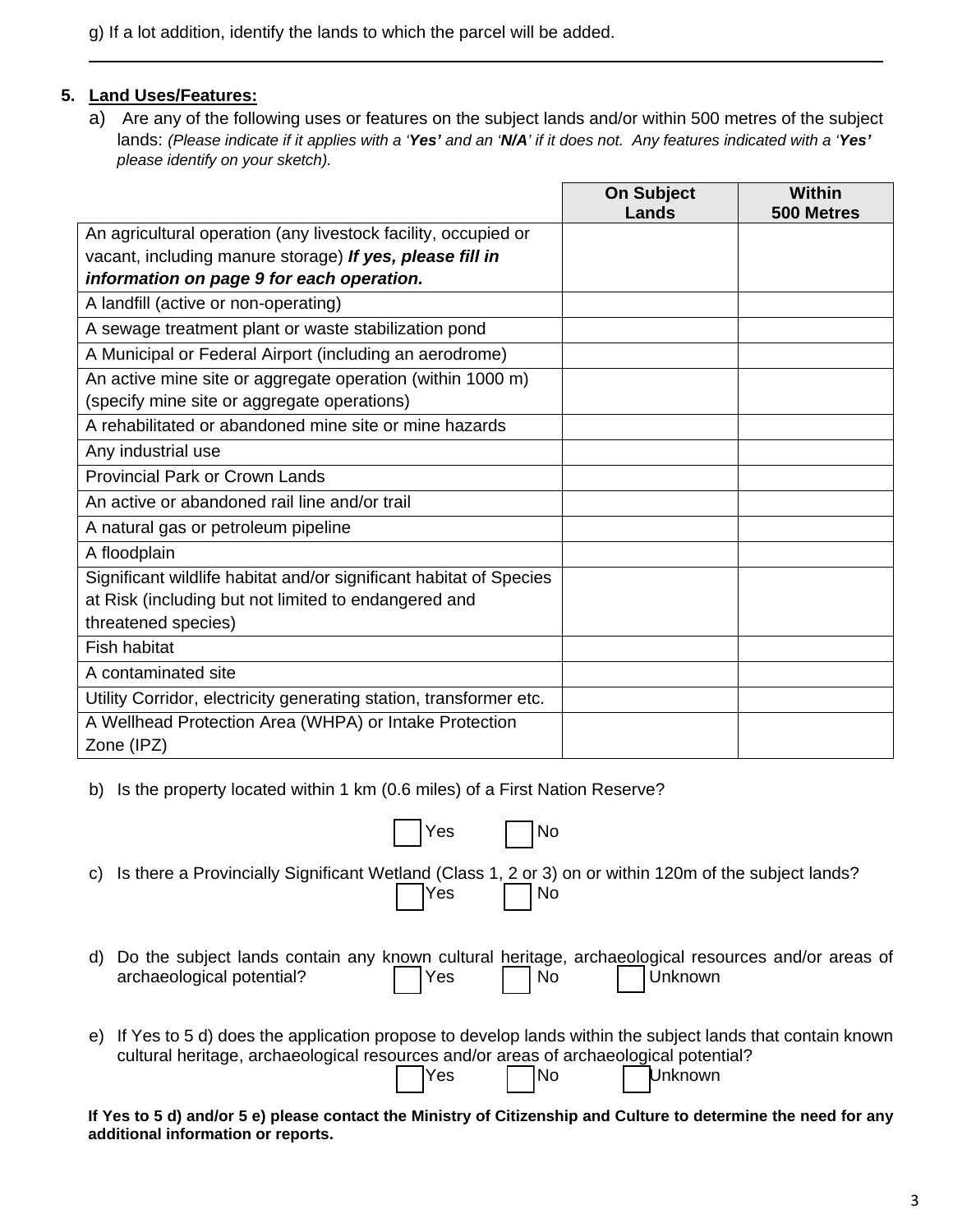|    | a) Has there been an Industrial or Commercial Use or an Orchard on the subject lands or adjacent lands?                                                                                                              |
|----|----------------------------------------------------------------------------------------------------------------------------------------------------------------------------------------------------------------------|
|    | No<br>Unknown<br>Yes                                                                                                                                                                                                 |
| b) | If yes, please provide details.                                                                                                                                                                                      |
|    | Use:                                                                                                                                                                                                                 |
| C) | Has the grading of the subject lands been changed by adding/removing earth or other material(s)?                                                                                                                     |
|    | Unknown<br>Yes<br>No                                                                                                                                                                                                 |
| d) | Has a gas station been located on the subject lands or adjacent lands at any time?                                                                                                                                   |
|    | No<br>Unknown<br>Yes                                                                                                                                                                                                 |
| e) | Has there been petroleum or other fuel stored on the subject lands or adjacent lands?                                                                                                                                |
|    | No<br>Unknown<br>Yes                                                                                                                                                                                                 |
| f) | Is there any reason to believe the subject lands may have been contaminated by former uses on the                                                                                                                    |
|    | site or adjacent lands?                                                                                                                                                                                              |
|    | Unknown<br>No<br>Yes                                                                                                                                                                                                 |
| g) | If yes to any of 6 a) to f) has an Environmental Site Assessment (ESA) been conducted under the                                                                                                                      |
|    | Environmental Assessment Act or has a Record of Site Condition (RSC) been filed?                                                                                                                                     |
|    | Yes<br>Unknown<br>No                                                                                                                                                                                                 |
| 7. | <b>Previous Planning Applications</b>                                                                                                                                                                                |
|    | a) Have the subject lands ever been the subject of an application for approval of a Minister's Zoning Order,                                                                                                         |
|    | Official Plan Amendment, Zoning By-Law Amendment, Plan of Subdivision, Site Plan Control, Consent,                                                                                                                   |
|    | Minor Variance or any other application/approval under the Planning Act?                                                                                                                                             |
|    | Yes<br>No<br>Unknown                                                                                                                                                                                                 |
|    | b) If yes to question 7 a) and known, provide the application file number, the status and decision made                                                                                                              |
|    | on this application:                                                                                                                                                                                                 |
| C) | Is this a resubmission of an application previously made under the Planning Act?                                                                                                                                     |
|    | <b>Yes</b><br>No                                                                                                                                                                                                     |
|    |                                                                                                                                                                                                                      |
|    | If yes to 7 c) above, what was the previously approved Land Division File Number? B________                                                                                                                          |
| 8. | <b>Land Use Classification</b>                                                                                                                                                                                       |
|    |                                                                                                                                                                                                                      |
| b) | Existing zoning category of the subject lands: _________________________________                                                                                                                                     |
|    |                                                                                                                                                                                                                      |
| 9. | <b>Current Applications</b>                                                                                                                                                                                          |
|    | Is the owner or agent applying for additional consents on the subject lands concurrently with this application?<br>No<br>Yes                                                                                         |
| a) |                                                                                                                                                                                                                      |
|    |                                                                                                                                                                                                                      |
|    | b) Are the subject lands currently the subject of an application or an Official Plan Amendment, Zoning By-<br>Law Amendment, Plan of Subdivision, Site Plan Control or Minor Variance (including applications before |
|    |                                                                                                                                                                                                                      |

| AS. | l No |  | Ш |
|-----|------|--|---|
|-----|------|--|---|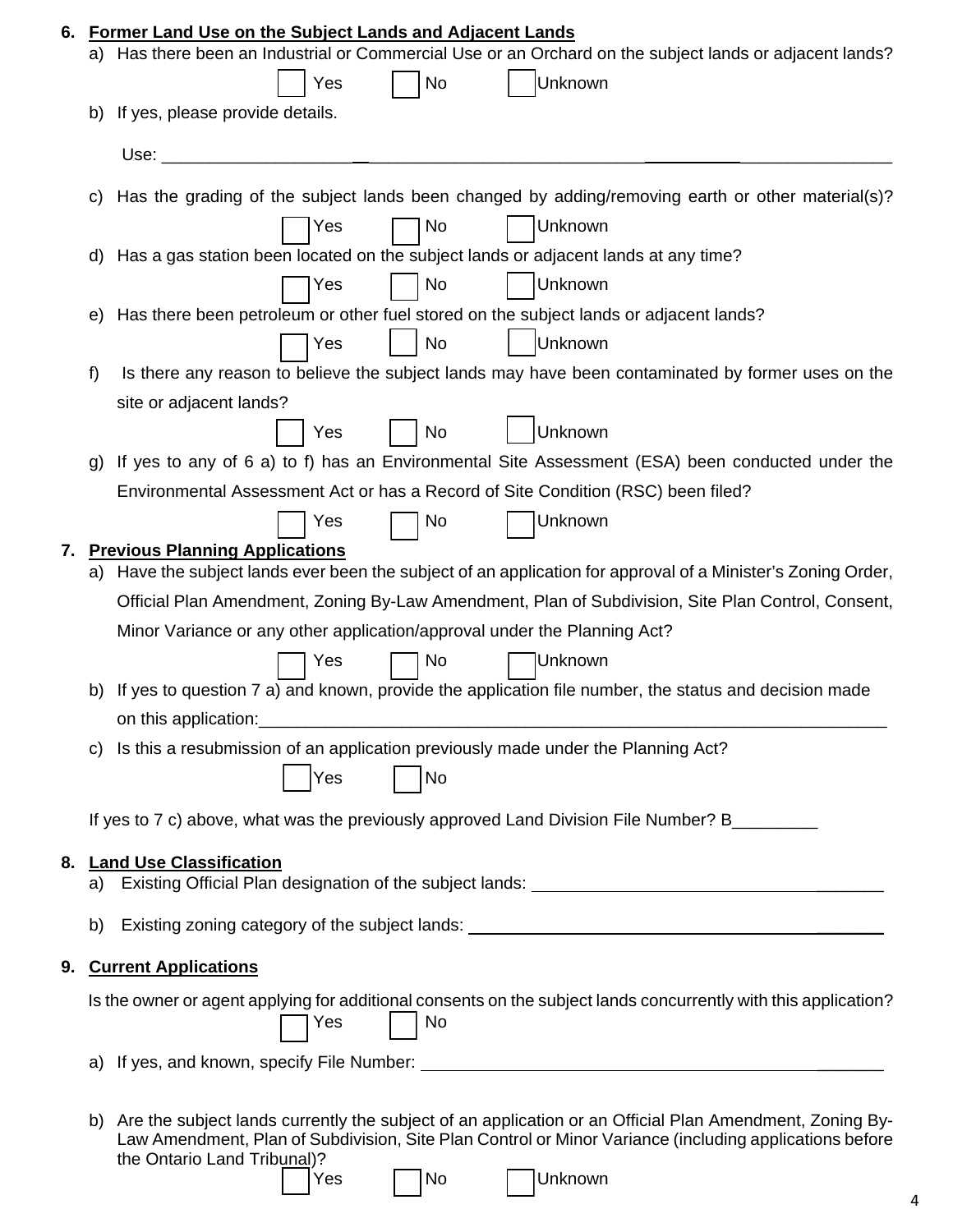| C)           | If yes, and known, please specify the File No:                                                                                                                                                                                                        |
|--------------|-------------------------------------------------------------------------------------------------------------------------------------------------------------------------------------------------------------------------------------------------------|
| d)           | Is the application consistent with the Provincial Policy Statement?<br><b>No</b><br>Unknown<br>Yes                                                                                                                                                    |
|              | How is the application consistent with the Provincial Policy Statement?                                                                                                                                                                               |
| e)           | Is this application consistent with the County of Hastings' Official Plan?<br>Unknown<br>No<br>Yes                                                                                                                                                    |
| f            | Are the subject lands subject to any easements and/or rights-of-way or restrictive covenants?<br>Unknown<br>Yes<br> No                                                                                                                                |
| $\mathsf{q}$ | If yes to f) and known, specify the description of the easements/right-of-way or restrictive covenants and<br>its effect on a separate schedule. (A copy of the registered document may be included).<br><b>Schedule Attached</b><br>Yes<br><b>No</b> |
|              | h) Have you pre-consulted with the County of Hastings Planning Department, Local Municipality or any<br>other Agency (i.e. Conservation Authority, Provincial Ministries)?<br>No<br>Yes                                                               |
| i)           | If yes, please specify the agencies that you have pre-consulted with and provide a copy of any comments<br>received:                                                                                                                                  |
|              |                                                                                                                                                                                                                                                       |
|              |                                                                                                                                                                                                                                                       |

# **10. Other Information/Planning Rationale**

Please provide other background information or planning justification that you think may be useful to the Planning Department (or to any agency) when reviewing and making a decision on the application\_\_\_\_\_\_\_\_\_\_\_\_\_\_\_\_\_\_\_\_\_\_\_\_\_\_\_\_\_\_\_\_\_\_\_\_\_\_\_\_\_\_\_\_\_\_\_\_\_\_\_\_\_\_\_\_\_\_\_\_\_\_\_\_\_\_\_\_\_\_\_\_\_\_\_\_\_\_

\_\_\_\_\_\_\_\_\_\_\_\_\_\_\_\_\_\_\_\_\_\_\_\_\_\_\_\_\_\_\_\_\_\_\_\_\_\_\_\_\_\_\_\_\_\_\_\_\_\_\_\_\_\_\_\_\_\_\_\_\_\_\_\_\_\_\_\_\_\_\_\_\_\_\_\_\_\_\_\_\_\_\_\_\_\_\_ \_\_\_\_\_\_\_\_\_\_\_\_\_\_\_\_\_\_\_\_\_\_\_\_\_\_\_\_\_\_\_\_\_\_\_\_\_\_\_\_\_\_\_\_\_\_\_\_\_\_\_\_\_\_\_\_\_\_\_\_\_\_\_\_\_\_\_\_\_\_\_\_\_\_\_\_\_\_\_\_\_\_\_\_\_\_\_ \_\_\_\_\_\_\_\_\_\_\_\_\_\_\_\_\_\_\_\_\_\_\_\_\_\_\_\_\_\_\_\_\_\_\_\_\_\_\_\_\_\_\_\_\_\_\_\_\_\_\_\_\_\_\_\_\_\_\_\_\_\_\_\_\_\_\_\_\_\_\_\_\_\_\_\_\_\_\_\_\_\_\_\_\_\_\_ \_\_\_\_\_\_\_\_\_\_\_\_\_\_\_\_\_\_\_\_\_\_\_\_\_\_\_\_\_\_\_\_\_\_\_\_\_\_\_\_\_\_\_\_\_\_\_\_\_\_\_\_\_\_\_\_\_\_\_\_\_\_\_\_\_\_\_\_\_\_\_\_\_\_\_\_\_\_\_\_\_\_\_\_\_\_\_ \_\_\_\_\_\_\_\_\_\_\_\_\_\_\_\_\_\_\_\_\_\_\_\_\_\_\_\_\_\_\_\_\_\_\_\_\_\_\_\_\_\_\_\_\_\_\_\_\_\_\_\_\_\_\_\_\_\_\_\_\_\_\_\_\_\_\_\_\_\_\_\_\_\_\_\_\_\_\_\_\_\_\_\_\_\_\_ \_\_\_\_\_\_\_\_\_\_\_\_\_\_\_\_\_\_\_\_\_\_\_\_\_\_\_\_\_\_\_\_\_\_\_\_\_\_\_\_\_\_\_\_\_\_\_\_\_\_\_\_\_\_\_\_\_\_\_\_\_\_\_\_\_\_\_\_\_\_\_\_\_\_\_\_\_\_\_\_\_\_\_\_\_\_\_ \_\_\_\_\_\_\_\_\_\_\_\_\_\_\_\_\_\_\_\_\_\_\_\_\_\_\_\_\_\_\_\_\_\_\_\_\_\_\_\_\_\_\_\_\_\_\_\_\_\_\_\_\_\_\_\_\_\_\_\_\_\_\_\_\_\_\_\_\_\_\_\_\_\_\_\_\_\_\_\_\_\_\_\_\_\_\_ \_\_\_\_\_\_\_\_\_\_\_\_\_\_\_\_\_\_\_\_\_\_\_\_\_\_\_\_\_\_\_\_\_\_\_\_\_\_\_\_\_\_\_\_\_\_\_\_\_\_\_\_\_\_\_\_\_\_\_\_\_\_\_\_\_\_\_\_\_\_\_\_\_\_\_\_\_\_\_\_\_\_\_\_\_\_\_ \_\_\_\_\_\_\_\_\_\_\_\_\_\_\_\_\_\_\_\_\_\_\_\_\_\_\_\_\_\_\_\_\_\_\_\_\_\_\_\_\_\_\_\_\_\_\_\_\_\_\_\_\_\_\_\_\_\_\_\_\_\_\_\_\_\_\_\_\_\_\_\_\_\_\_\_\_\_\_\_\_\_\_\_\_\_\_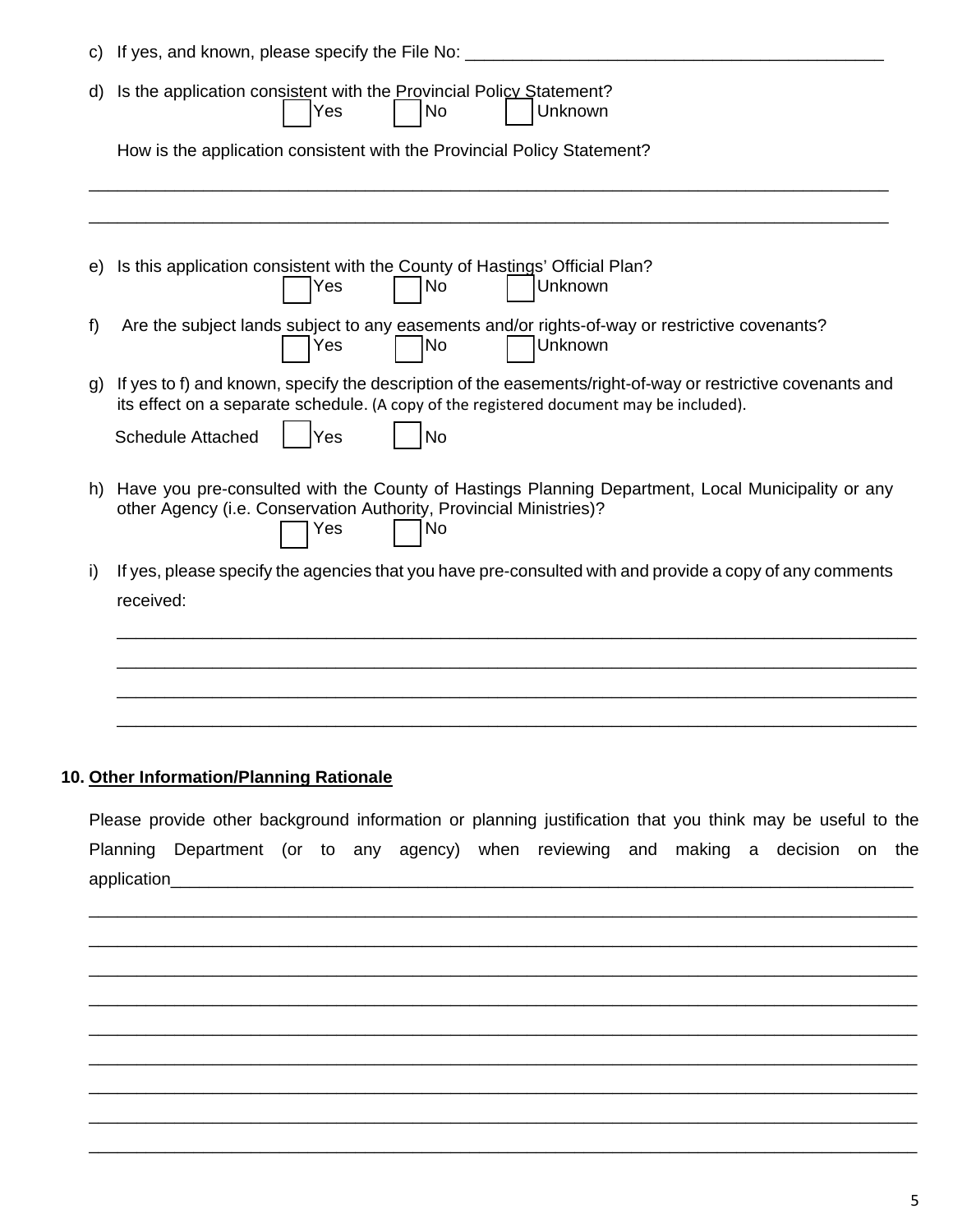**11. Additional Owners and Contact Information (if applicable)** 

# **12. Benefiting Land Owners and Contact Information (if applicable) (Benefiting Owners must review and sign Page 10)**

# **13. Background for Validation Certificate Requests**

a. If the application is regarding a Validation Certificate request, when did the contravention of Section 50 of the Planning Act, or a predecessor thereof occur?

\_\_\_\_\_\_\_\_\_\_\_\_\_\_\_\_\_\_\_\_\_\_\_\_\_\_\_\_\_\_\_\_\_\_\_\_\_\_\_\_\_\_\_\_\_\_\_\_\_\_\_\_\_\_\_\_\_\_\_\_\_\_\_\_\_\_\_\_\_\_\_\_\_\_\_\_\_\_\_\_\_\_\_\_\_\_\_ \_\_\_\_\_\_\_\_\_\_\_\_\_\_\_\_\_\_\_\_\_\_\_\_\_\_\_\_\_\_\_\_\_\_\_\_\_\_\_\_\_\_\_\_\_\_\_\_\_\_\_\_\_\_\_\_\_\_\_\_\_\_\_\_\_\_\_\_\_\_\_\_\_\_\_\_\_\_\_\_\_\_\_\_\_\_\_ \_\_\_\_\_\_\_\_\_\_\_\_\_\_\_\_\_\_\_\_\_\_\_\_\_\_\_\_\_\_\_\_\_\_\_\_\_\_\_\_\_\_\_\_\_\_\_\_\_\_\_\_\_\_\_\_\_\_\_\_\_\_\_\_\_\_\_\_\_\_\_\_\_\_\_\_\_\_\_\_\_\_\_\_\_\_\_ \_\_\_\_\_\_\_\_\_\_\_\_\_\_\_\_\_\_\_\_\_\_\_\_\_\_\_\_\_\_\_\_\_\_\_\_\_\_\_\_\_\_\_\_\_\_\_\_\_\_\_\_\_\_\_\_\_\_\_\_\_\_\_\_\_\_\_\_\_\_\_\_\_\_\_\_\_\_\_\_\_\_\_\_\_\_\_

\_\_\_\_\_\_\_\_\_\_\_\_\_\_\_\_\_\_\_\_\_\_\_\_\_\_\_\_\_\_\_\_\_\_\_\_\_\_\_\_\_\_\_\_\_\_\_\_\_\_\_\_\_\_\_\_\_\_\_\_\_\_\_\_\_\_\_\_\_\_\_\_\_\_\_\_\_\_\_\_\_\_\_\_\_\_\_ \_\_\_\_\_\_\_\_\_\_\_\_\_\_\_\_\_\_\_\_\_\_\_\_\_\_\_\_\_\_\_\_\_\_\_\_\_\_\_\_\_\_\_\_\_\_\_\_\_\_\_\_\_\_\_\_\_\_\_\_\_\_\_\_\_\_\_\_\_\_\_\_\_\_\_\_\_\_\_\_\_\_\_\_\_\_\_ \_\_\_\_\_\_\_\_\_\_\_\_\_\_\_\_\_\_\_\_\_\_\_\_\_\_\_\_\_\_\_\_\_\_\_\_\_\_\_\_\_\_\_\_\_\_\_\_\_\_\_\_\_\_\_\_\_\_\_\_\_\_\_\_\_\_\_\_\_\_\_\_\_\_\_\_\_\_\_\_\_\_\_\_\_\_\_ \_\_\_\_\_\_\_\_\_\_\_\_\_\_\_\_\_\_\_\_\_\_\_\_\_\_\_\_\_\_\_\_\_\_\_\_\_\_\_\_\_\_\_\_\_\_\_\_\_\_\_\_\_\_\_\_\_\_\_\_\_\_\_\_\_\_\_\_\_\_\_\_\_\_\_\_\_\_\_\_\_\_\_\_\_\_\_ \_\_\_\_\_\_\_\_\_\_\_\_\_\_\_\_\_\_\_\_\_\_\_\_\_\_\_\_\_\_\_\_\_\_\_\_\_\_\_\_\_\_\_\_\_\_\_\_\_\_\_\_\_\_\_\_\_\_\_\_\_\_\_\_\_\_\_\_\_\_\_\_\_\_\_\_\_\_\_\_\_\_\_\_\_\_\_ \_\_\_\_\_\_\_\_\_\_\_\_\_\_\_\_\_\_\_\_\_\_\_\_\_\_\_\_\_\_\_\_\_\_\_\_\_\_\_\_\_\_\_\_\_\_\_\_\_\_\_\_\_\_\_\_\_\_\_\_\_\_\_\_\_\_\_\_\_\_\_\_\_\_\_\_\_\_\_\_\_\_\_\_\_\_\_ \_\_\_\_\_\_\_\_\_\_\_\_\_\_\_\_\_\_\_\_\_\_\_\_\_\_\_\_\_\_\_\_\_\_\_\_\_\_\_\_\_\_\_\_\_\_\_\_\_\_\_\_\_\_\_\_\_\_\_\_\_\_\_\_\_\_\_\_\_\_\_\_\_\_\_\_\_\_\_\_\_\_\_\_\_\_\_

b. Please describe the nature of the contravention (attach a schedule, if required). Please attach copies of all pertinent title documents.

 $\mathcal{L}_\mathcal{L}$  , we can consider the constraint of the constraints of the constraints of the constraints of the constraints of the constraints of the constraints of the constraints of the constraints of the constraints of

\_\_\_\_\_\_\_\_\_\_\_\_\_\_\_\_\_\_\_\_\_\_\_\_\_\_\_\_\_\_\_\_\_\_\_\_\_\_\_\_\_\_\_\_\_\_\_\_\_\_\_\_\_\_\_\_\_\_\_\_\_\_\_\_\_\_\_\_\_\_\_\_\_\_\_\_\_\_\_\_\_ \_\_\_\_\_\_\_\_\_\_\_\_\_\_\_\_\_\_\_\_\_\_\_\_\_\_\_\_\_\_\_\_\_\_\_\_\_\_\_\_\_\_\_\_\_\_\_\_\_\_\_\_\_\_\_\_\_\_\_\_\_\_\_\_\_\_\_\_\_\_\_\_\_\_\_\_\_\_\_\_\_ \_\_\_\_\_\_\_\_\_\_\_\_\_\_\_\_\_\_\_\_\_\_\_\_\_\_\_\_\_\_\_\_\_\_\_\_\_\_\_\_\_\_\_\_\_\_\_\_\_\_\_\_\_\_\_\_\_\_\_\_\_\_\_\_\_\_\_\_\_\_\_\_\_\_\_\_\_\_\_\_\_ \_\_\_\_\_\_\_\_\_\_\_\_\_\_\_\_\_\_\_\_\_\_\_\_\_\_\_\_\_\_\_\_\_\_\_\_\_\_\_\_\_\_\_\_\_\_\_\_\_\_\_\_\_\_\_\_\_\_\_\_\_\_\_\_\_\_\_\_\_\_\_\_\_\_\_\_\_\_\_\_\_

#### **14. Date of purchase of subject land:**

#### **15. Sketch/Site Plan**

A sketch, drawn to scale, showing the boundaries and dimensions of the subject land, the designation of adjacent properties, roads, lands etc., and the location and description of all existing buildings and structures located on the property along with setbacks to the property boundaries, is required. All copies of the sketch or survey must be coloured – red for severed lots, green for retained, yellow for easements or rights-of-ways, and orange for benefiting lot (when it is a consent for a lot addition).

\_\_\_\_\_\_\_\_\_\_\_\_\_\_\_\_\_\_\_\_\_\_\_\_\_\_\_\_\_\_\_\_\_\_\_\_\_\_\_\_\_\_\_\_\_\_\_\_\_\_\_\_\_\_\_\_\_\_\_\_\_\_\_\_\_\_\_\_\_\_\_\_\_\_ \_\_\_

Sketch Enclosed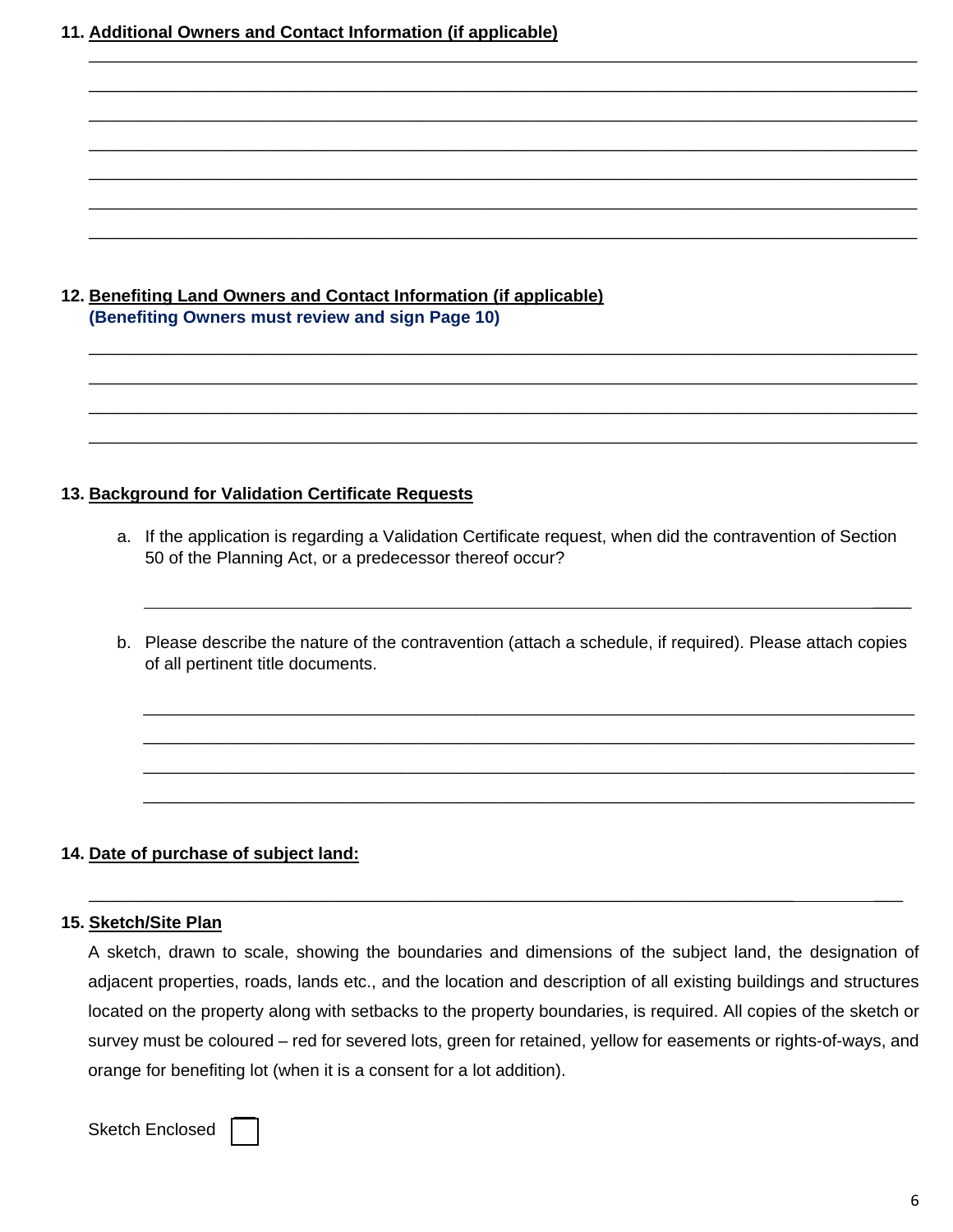#### **PART A: OWNER ACKNOWLEDGEMENT AND CONSENT**

**\*\* When applying for a lot addition, a completed 'Acknowledgement of Application' (page 10) by the owner(s) of the benefiting property is required to be submitted with the application.** 

To be completed by **all** registered owner(s).

| ×<br>۰. |  |
|---------|--|

If the registered owners of the property described as

#### **Collection, Use and Disclosure of Information**

a) acknowledge that personal information collected on this form is collected pursuant to the Planning Act, R.S.O. 1990, c.P.13 for the purpose of processing this planning application;

 $\mathcal{L}_\mathcal{L}$  , and the contract of the contract of the contract of the contract of the contract of the contract of

- b) acknowledge that it is the practice of the County of Hastings, in accordance with section 1.0.1 of the *Planning Act*, R.S.O. 1990, c.P.13, to provide public access to all planning applications and documents, including but not limited to reports, studies and drawings, required by the County of Hastings in support of this application ("Supporting Documentation") and provided to the County by me, my agents, my consultants and my solicitors;
- c) in accordance with the *Municipal Freedom of Information and Protection of Privacy Act*, consent to the use and disclosure of this application and any Supporting Documentation, inclusive of any personal information, to any person or entity, in any manner chosen by the County, including copying, posting on the County's website, advertising in a newspaper, routine distribution to members of Council, and in staff reports, or releasing to a third party upon third party request;
- d) grant the County permission to reproduce, in whole or in part, the application and Supporting Documentation for internal use, inclusion in staff reports, distribution to the public for the purpose of public consultation or any other use associated with the purpose of review and implementation of the application;

#### **Authority to Enter Land and Photograph**

e) grant the County of Hastings and/or the local municipality and/or their agents permission to attend, photograph and conduct inspections of the lands subject to this application as part of the County's review and processing of this application;

# **Appointment of Authorized of Agent (if applicable)**

f) appoint and authorize  $\blacksquare$  appoint and authorize as my/our agent with regard to this Application for Consent to the County of Hastings, including but not limited to receiving all correspondence, attending any hearings, fulfilling any conditions and providing any approvals or consents and ratify, confirm and adopt as my/our own, the acts, representations, replies and commitments made by the agent on my/our behalf.

Dated this \_\_\_\_\_\_\_\_\_\_\_\_\_\_\_day of \_\_\_\_\_\_\_\_\_\_\_\_\_\_\_\_\_\_\_\_\_\_, 20\_\_\_\_.

\_\_\_\_\_\_\_\_\_\_\_\_\_\_\_\_\_\_\_\_\_\_\_\_\_ \_\_\_\_\_\_\_\_\_\_\_\_\_\_\_\_\_\_\_\_\_\_\_\_\_\_\_\_\_\_\_\_\_\_\_\_\_\_\_\_\_

 $\overline{a}$ 

Witness Witness Signature of registered Owner or Signing Officer \* I have the authority to bind the Corporation

Witness **Signature of registered Owner or Signing Officer** Signature of registered Owner or Signing Officer \* I have the authority to bind the Corporation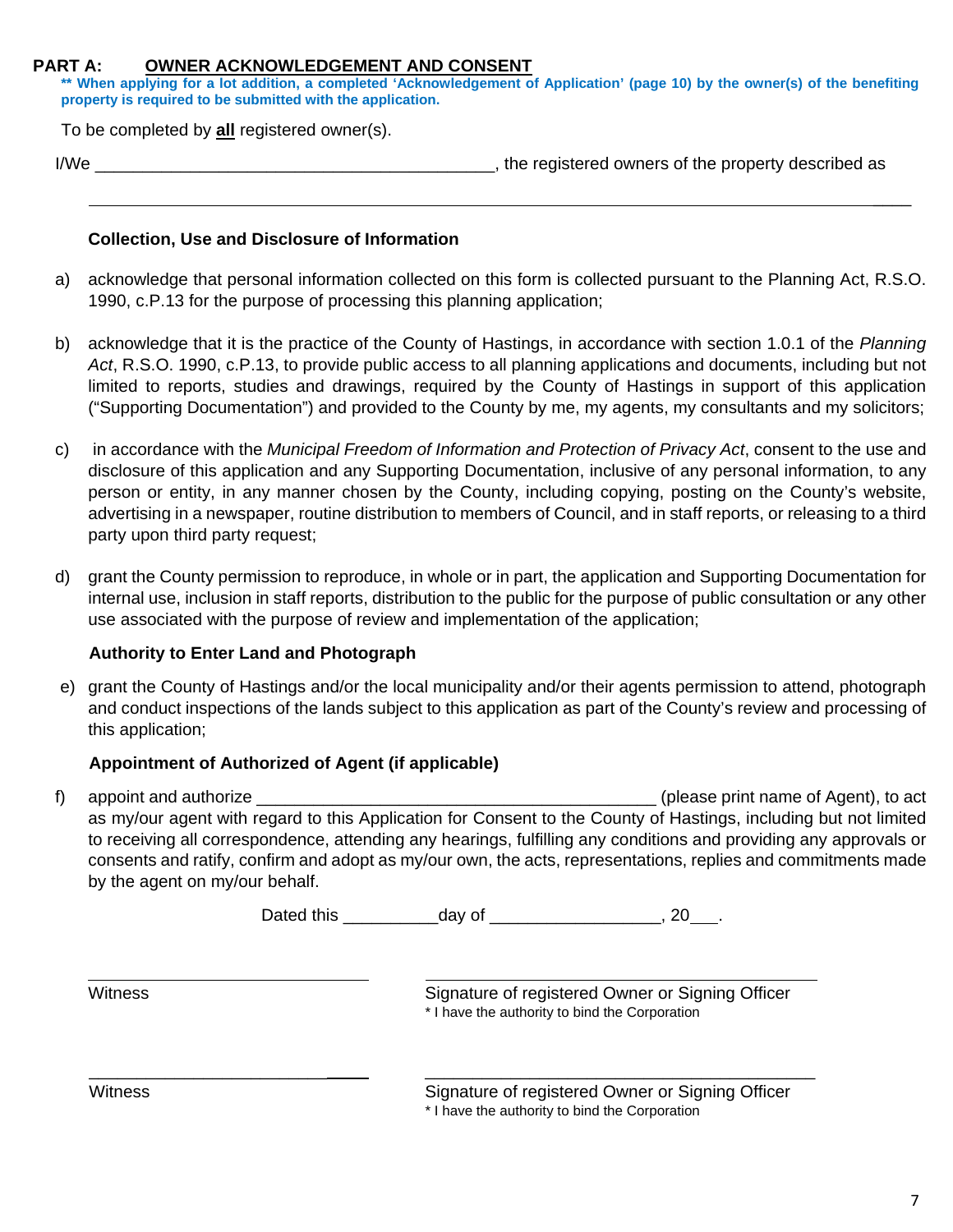| <b>Declaration</b>                                                                                                                                                                                                                                                                                                                                                                                               |  |  |
|------------------------------------------------------------------------------------------------------------------------------------------------------------------------------------------------------------------------------------------------------------------------------------------------------------------------------------------------------------------------------------------------------------------|--|--|
| This section must be signed before a Commissioner for Taking Affidavits or a designated Official.<br>(i.e. Clerk of the Municipality, Lawyer etc.)                                                                                                                                                                                                                                                               |  |  |
|                                                                                                                                                                                                                                                                                                                                                                                                                  |  |  |
|                                                                                                                                                                                                                                                                                                                                                                                                                  |  |  |
| declare that all of the statements contained in this application are true, and I make this solemn declaration as                                                                                                                                                                                                                                                                                                 |  |  |
| if made under oath and by virtue of the Canada Evidence Act.                                                                                                                                                                                                                                                                                                                                                     |  |  |
|                                                                                                                                                                                                                                                                                                                                                                                                                  |  |  |
| DECLARED before me at the                                                                                                                                                                                                                                                                                                                                                                                        |  |  |
| $\overline{\phantom{a}}$ of $\overline{\phantom{a}}$                                                                                                                                                                                                                                                                                                                                                             |  |  |
| Owner(s) or Agent or Signing Officer                                                                                                                                                                                                                                                                                                                                                                             |  |  |
| * I have the authority to bind the Corporation<br>this ________ day of __________________, 20                                                                                                                                                                                                                                                                                                                    |  |  |
|                                                                                                                                                                                                                                                                                                                                                                                                                  |  |  |
| Owner(s) or Agent or Signing Officer                                                                                                                                                                                                                                                                                                                                                                             |  |  |
| <b>Commissioner of Oaths</b><br>* I have the authority to bind the Corporation<br>(Affix Commissioner Stamp below)                                                                                                                                                                                                                                                                                               |  |  |
|                                                                                                                                                                                                                                                                                                                                                                                                                  |  |  |
|                                                                                                                                                                                                                                                                                                                                                                                                                  |  |  |
|                                                                                                                                                                                                                                                                                                                                                                                                                  |  |  |
|                                                                                                                                                                                                                                                                                                                                                                                                                  |  |  |
|                                                                                                                                                                                                                                                                                                                                                                                                                  |  |  |
| * Where the owner is a firm or corporation, the person signing this instrument shall state that he/she has authority to bind the                                                                                                                                                                                                                                                                                 |  |  |
| corporation of affix the corporate seal.                                                                                                                                                                                                                                                                                                                                                                         |  |  |
|                                                                                                                                                                                                                                                                                                                                                                                                                  |  |  |
|                                                                                                                                                                                                                                                                                                                                                                                                                  |  |  |
|                                                                                                                                                                                                                                                                                                                                                                                                                  |  |  |
| Personal information contained on this form is legally authorized under Sec.53 of the Planning Act<br>and O.Reg.197/96 for the purpose of processing your planning application and will become part of a<br>public record.                                                                                                                                                                                       |  |  |
| Pursuant to Sec.1.0.1 of the Planning Act, and in accordance with Sec.32(e) of the Municipal Freedom                                                                                                                                                                                                                                                                                                             |  |  |
| of Information and Protection of Privacy Act the County of Hastings may make all planning<br>applications and supporting material available to the public in hard copy or electronically. If you have<br>any questions about the collection, use or disclosure of this information by the County of Hastings,<br>please contact the Clerk, County of Hastings, 235 Pinnacle Street, Belleville, Ontario K8N 3A9. |  |  |
|                                                                                                                                                                                                                                                                                                                                                                                                                  |  |  |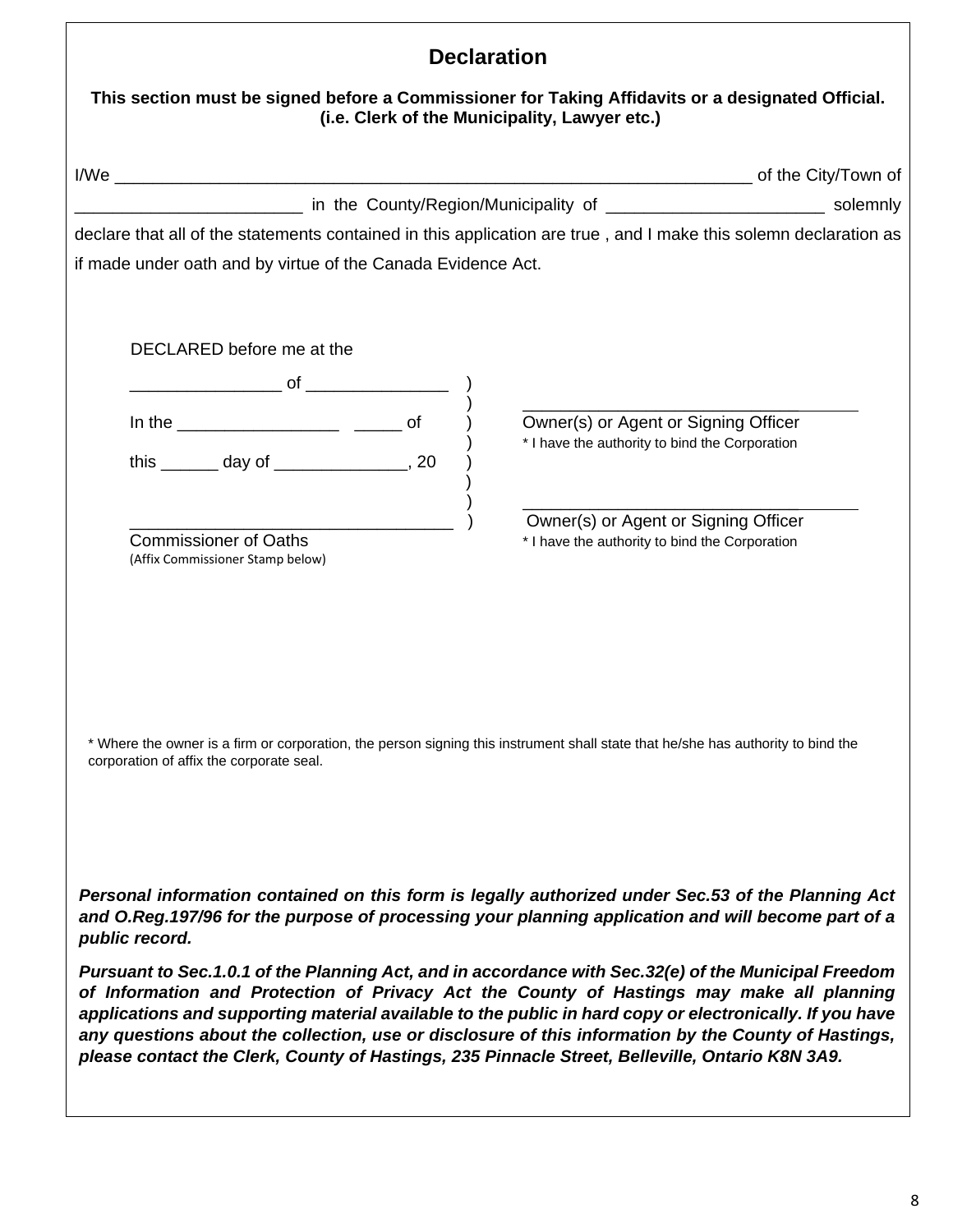# **MDS I DATA COLLECTION FORM**

(Complete if there is an existing livestock facility that is vacant or occupied within 1000m)

# **Farm Contact Information**

| <b>Owner's Name:</b> |
|----------------------|
| Owner's Address:     |
| Owner's Telephone: _ |
|                      |

# **General Information**

Size of Barn: \_\_\_\_\_\_\_\_\_\_\_\_\_\_\_\_\_\_\_\_\_\_\_\_\_\_

Distance from livestock facility to new lot line and/or building envelope: \_\_\_\_\_\_\_\_\_\_\_\_\_\_\_\_\_\_\_\_\_\_\_\_\_\_\_\_\_\_\_\_\_\_\_

Distance from manure storage to the new lot line and/or building envelope: \_\_\_\_\_\_\_\_\_\_\_\_\_\_\_\_\_\_\_\_\_\_\_\_\_\_\_\_\_\_\_\_\_\_

# **Livestock Information:**

|                                 | Manure System (check box that applies) |         |             |                       |             |
|---------------------------------|----------------------------------------|---------|-------------|-----------------------|-------------|
| Type of Livestock               | Maximum                                | Covered | Open Liquid | <b>Earthen Manure</b> | Other **    |
|                                 | Housing                                | Tank    | <b>Tank</b> | Storage               | (see below) |
|                                 | Capacity                               |         |             |                       |             |
| <b>DAIRY</b>                    |                                        |         |             |                       |             |
| [ ] Milking Cows                |                                        |         |             |                       |             |
| <b>Heifers</b>                  |                                        |         |             |                       |             |
| <b>BEEF</b>                     |                                        |         |             |                       |             |
| [] Cows (Barn confinement)      |                                        |         |             |                       |             |
| Cows (Barn with yard)           |                                        |         |             |                       |             |
| [ ] Feeders (Barn confinement)  |                                        |         |             |                       |             |
| Feeders (Barn with yard)        |                                        |         |             |                       |             |
| <b>SWINE</b>                    |                                        |         |             |                       |             |
| [ ] Sows                        |                                        |         |             |                       |             |
| [ ] Weaners                     |                                        |         |             |                       |             |
| Feeder Hogs                     |                                        |         |             |                       |             |
| <b>POULTRY</b>                  |                                        |         |             |                       |             |
| [ ] Chicken Broiler/Roaster     |                                        |         |             |                       |             |
| Caged Layers<br>$\Box$          |                                        |         |             |                       |             |
| <b>Chicken Breeder Layers</b>   |                                        |         |             |                       |             |
| [ ] Pullets                     |                                        |         |             |                       |             |
| [ ] Meat Turkeys (>10kg)        |                                        |         |             |                       |             |
| Meat Turkeys (5-10kg)<br>$\Box$ |                                        |         |             |                       |             |
| Meat Turkeys $(< 5 kg)$         |                                        |         |             |                       |             |
| <b>Turkeys Breeder Layers</b>   |                                        |         |             |                       |             |
| <b>SHEEP</b>                    |                                        |         |             |                       |             |
| [ ] Adult Sheep                 |                                        |         |             |                       |             |
| Feeder lambs                    |                                        |         |             |                       |             |
| <b>GOATS</b>                    |                                        |         |             |                       |             |
| [ ] Adult Goats                 |                                        |         |             |                       |             |
| <b>Feeder Goats</b>             |                                        |         |             |                       |             |
| <b>HORSES</b>                   |                                        |         |             |                       |             |
| <b>OTHER (Specify)</b>          |                                        |         |             |                       |             |

**Describe type of manure storage**: \_\_\_\_\_\_\_\_\_\_\_\_\_\_\_\_\_\_\_\_\_\_\_\_\_\_\_\_\_\_\_\_\_\_\_\_\_\_\_\_\_\_\_\_\_\_\_\_\_\_\_\_\_\_\_\_\_\_